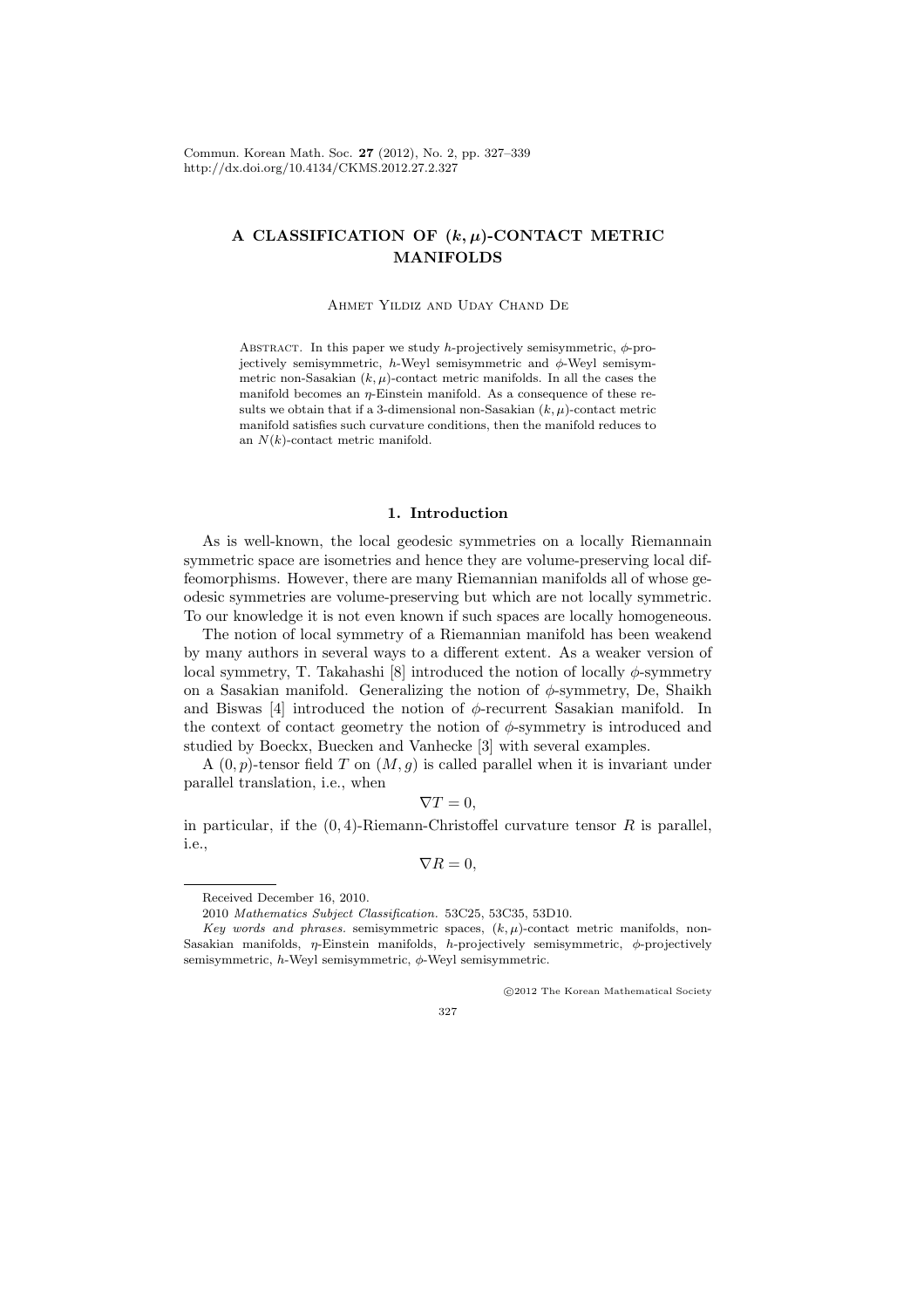then *M* is said to be locally symmetric.

This property justifies the name given to such manifolds [10] locally they are symmetric with respect to each of their points. If each geodesic symmetry  $s_p$ ,  $p \in M$ , is a global isometry of *M*, then *M* is called a symmetric space. Thus  $\nabla R = 0$  for every symmetric space and conversely, every complete and simply connected locally symmetric space is symmetric.

A Riemannian manifold  $(M^{2n+1}, g)$  is said to be *semi-symmetric* if its curvature tensor *R* satisfies  $R(X, Y) \cdot R = 0, X, Y \in \chi(M)$ , where  $R(X, Y)$  acts on  $R$  as a derivation  $([5], [7])$ .

The projective curvature tensor is an important tensor from the differential geometric point of view. Let *M* be a  $(2n + 1)$ -dimensional Riemannian manifold. If there exists a one-to-one correspondence between each coordinate neighbourhood of *M* and a domain in Euclidian space such that any geodesic of the Riemannian manifold corresponds to a straight line in the Euclidean space, then *M* is said to be locally projectively flat. For  $n \geq 1$ , *M* is locally projectively flat if and only if the well-known projective curvature tensor *P* vanishes. Here *P* is defined by

(1.1) 
$$
P(X,Y)Z = R(X,Y)Z - \frac{1}{2n}\{S(Y,Z)X - S(X,Z)Y\},
$$

where *S* is the Ricci tensor of *M*.

In an  $(2n + 1)$ -dimensional Riemannian manifold, the conformal curvature tensor  $C$  is given by [11]

(1.2) 
$$
C(X, Y)Z = R(X, Y)Z
$$

$$
- \frac{1}{2n - 1} \{ S(Y, Z)X - S(X, Z)Y + g(Y, Z)QX - g(X, Z)QY \} + \frac{\tau}{2n(2n - 1)} \{ g(Y, Z)X - g(X, Z)Y \},
$$

where  $\tau$  is a scalar curvature and *Q* is the Ricci operator defined by  $q(QX, Y)$  = *S*(*X, Y* ).

In the present paper after introduction, in Section 2 we give some preliminary results of  $(k, \mu)$ -contact metric manifolds. In Section 3, we study *η*-Einstein  $(k, \mu)$ -contact metric manifolds. Section 4 deals with *h*-projectively semisymmetric non-Sasakian  $(k, \mu)$ -contact metric manifolds. Section 5 is devoted to study *ϕ*-projectively semisymmetric non-Sasakian (*k, µ*)-contact metric manifolds. In Section 6, we study *h*-Weyl semisymmetric non-Sasakian (*k, µ*) contact metric manifolds. The last section contains *ϕ*-Weyl semisymmetric non-Sasakian  $(k, \mu)$ -contact metric manifolds. In all the cases the manifold becomes an  $\eta$ -Einstein manifold. As a consequence of these results we obtain that if a 3-dimensional non-Sasakian  $(k, \mu)$ -contact metric manifold satisfies such curvature conditions, then the manifold reduces to an  $N(k)$ -contact metric manifold.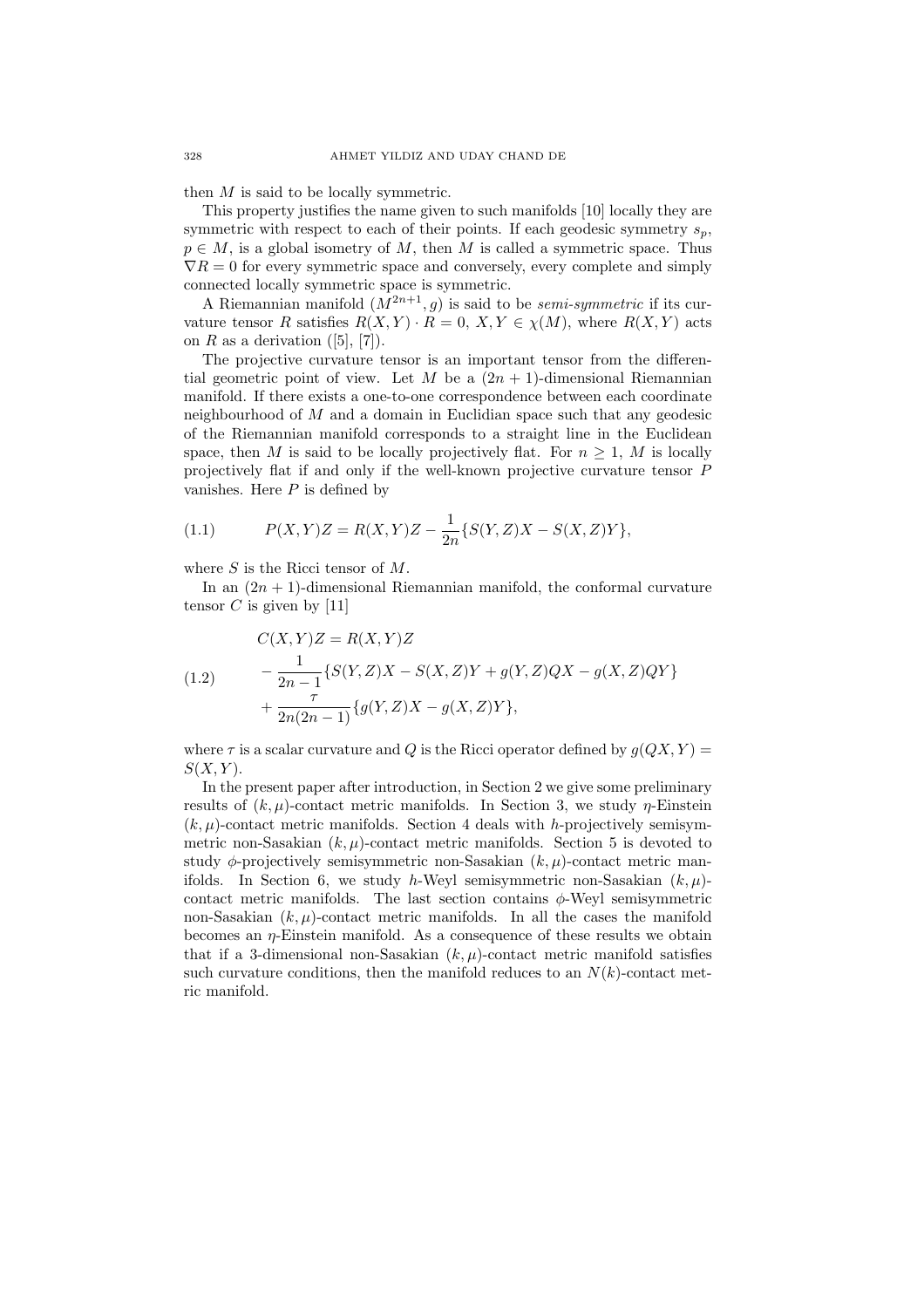### **2. (***k, µ***)-contact metric manifolds**

A  $(2n + 1)$ -dimensional differentiable manifold  $M^{2n+1}$  is called a contact manifold if it carries a global differentiable 1-form  $\eta$  such that  $\eta \wedge (d\eta)^n \neq 0$ everywhere on  $M^{2n+1}$ . This 1-form *η* is called the contact form of  $M^{2n+1}$ . A Riemannian metric *g* is said to be associated with a contact manifold if there exists a  $(1, 1)$  tensor field  $\phi$  and a contravariant global vector field  $\xi$ , called the characteristic vector field of the manifold such that

 $(2.1)$  $\phi^2 = -I + \eta \otimes \xi$ ,  $\eta(\xi) = 1$ ,  $\phi\xi = 0$ ,  $\eta \circ \phi = 0$ ,

(2.2) 
$$
g(\phi X, \phi Y) = g(X, Y) - \eta(X)\eta(Y),
$$

(2.3) 
$$
g(X, \phi Y) = -g(Y, \phi X), \quad g(X, \xi) = \eta(X),
$$

$$
(2.4) \t\t g(X, \phi Y) = d\eta(X, Y),
$$

for all vector fields  $X, Y$  on  $M$ . In a contact metric manifold we define a  $(1, 1)$ tensor field *h* by  $h = \frac{1}{2} \mathcal{L}_{\xi} \phi$ , where *£* denotes the Lie differentiation. Then *h* is symmetric and satisfies  $h\phi = -\phi h$ . We have Tr $h = \text{Tr}\phi h = 0$  and  $h\xi = 0$ . Also,

$$
\nabla_X \xi = -\phi X - \phi h X,
$$

holds in a contact metric manifold. A contact metric manifold is said to be *η*-Einstein if

$$
(2.6) \tQ = aId + b\eta \otimes \xi,
$$

where  $a, b$  are smooth functions on  $M^{2n+1}$ .

D. E. Blair, T. Koufogiorgos and B. J. Papantoniou [1] considered the (*k, µ*) nullity condition on a contact metric manifold and gave several reasons for studying it. The  $(k, \mu)$ -nullity distribution  $N(k, \mu)$  ([1], [6]) of a contact metric manifold *M* is defined by

$$
N(k,\mu): p \to N_p(k,\mu) = \{ W \in T_p M \mid R(X,Y)W = (kI + \mu h) (g(Y,W)X - g(X,W)Y) \},
$$
 for all  $X, Y \in TM$ , where  $(k,\mu) \in \mathbb{R}^2$ . A contact metric manifold  $M^{2n+1}$  with  $\xi \in N(k,\mu)$  is called a  $(k,\mu)$ -contact metric manifold, we have

(2.7) 
$$
R(X,Y)\xi = k[\eta(Y)X - \eta(X)Y] + \mu[\eta(Y)hX - \eta(X)hY].
$$

Also, in a  $(k, \mu)$ -contact metric manifold, the following relations hold ([1], [2]):

(2.8) 
$$
h^2 = (k-1)\phi^2, \ k \le 1,
$$

(2.9) 
$$
R(\xi, X)Y = k[g(X, Y)\xi - \eta(Y)X] + \mu[g(hX, Y)\xi - \eta(Y)hX],
$$

$$
(2.10) \t S(X,\xi) = 2nk\eta(X),
$$

(2.11) 
$$
S(X,Y) = [2(n-1) - n\mu]g(X,Y) + [2(n-1) + \mu]g(hX,Y) + [2(1-n) + n(2k+\mu)]\eta(X)\eta(Y), \quad n \ge 1,
$$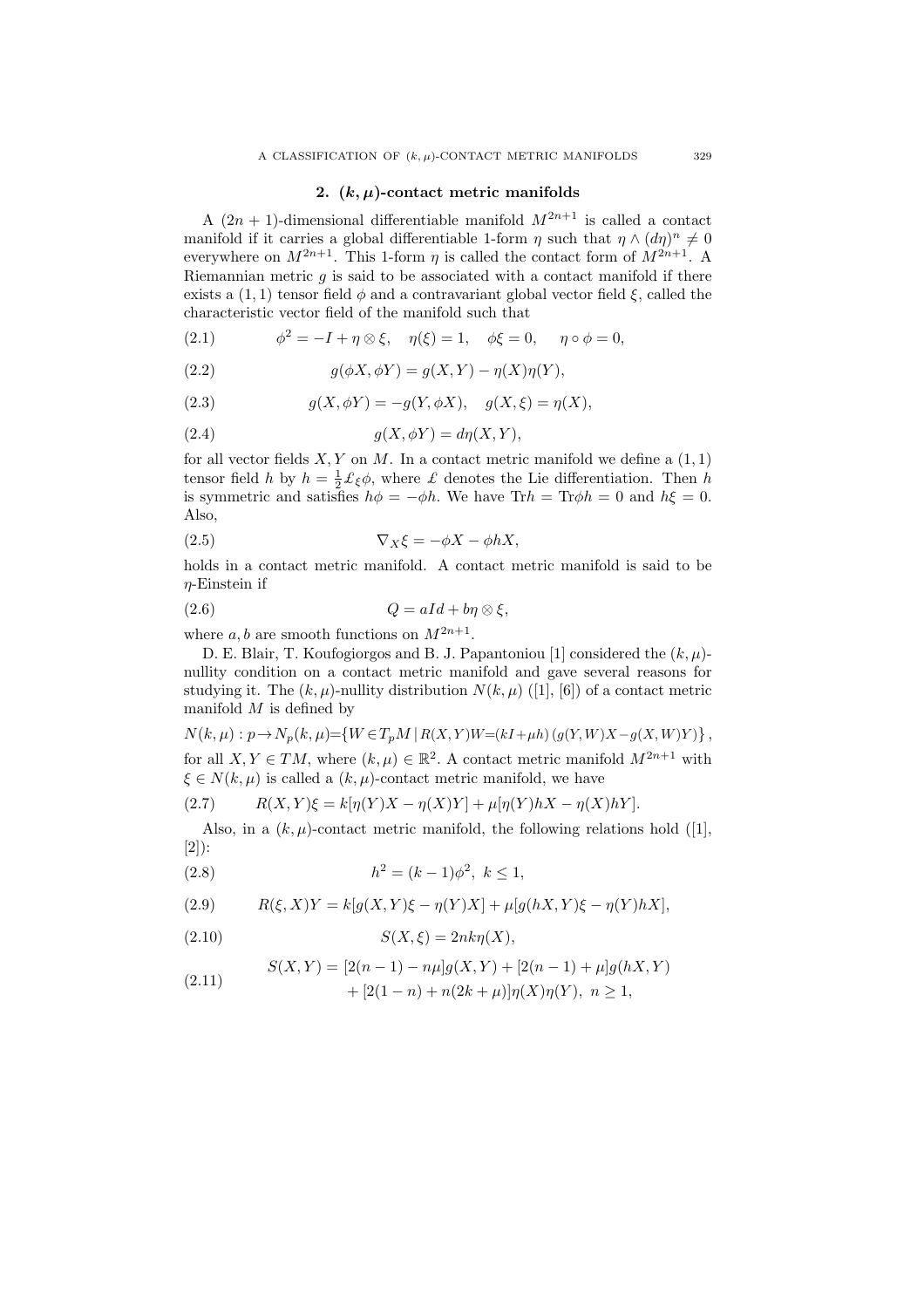$S(\phi X, \phi Y) = S(X, Y) - 2nk\eta(X)\eta(Y) - 2(2n - 2 + \mu)g(hX, Y)$ 

where *S* is the Ricci tensor of type (0*,* 2) of the manifold.

If  $\mu = 0$ , the  $(k, \mu)$ -nullity distribution  $N(k, \mu)$  is reduced to the *k*-*nullity* distribution [9], where *k*-nullity distribution  $N(k)$  of a Riemannian manifold *M* is defined by

 $N(k): p \longrightarrow N_p(k) = \{W \in T_pM \mid R(X,Y)W = k(q(Y,W)X - q(X,W)Y)\}.$ 

If  $\xi \in N(k)$ , then we call a contact metric manifold *M* an  $N(k)$ -*contact metric manifold*.

The class of  $(k, \mu)$ -contact metric manifolds contains both the class of Sasakian  $(k = 1 \text{ and } h = 0)$  and non-Sasakian  $(k \neq 1 \text{ and } h \neq 0)$  manifolds. For example, the unit tangent sphere bundle of a flat Riemannian manifold with the usual contact metric structure is a non-Sasakian  $(k, \mu)$ -contact metric manifold. Throught the present paper we study of  $(2n + 1)$ -dimensional non-Sasakian  $(k, \mu)$ -contact metric manifolds.

### **3.** *η***-Einstein (***k, µ***)-contact metric manifolds**

It is well known that in a Sasakian manifold the Ricci operator *Q* commutes with  $\phi$ . But in a  $(k, \mu)$ -contact metric manifold, *Q* does not commute with  $\phi$ . In general, in a  $(k, \mu)$ -contact metric manifold D. E. Blair, T. Koufogiorgos and B. J. Papantoniou [1] proved the following:

**Proposition 1.** Let  $M^{2n+1}$  be a  $(k,\mu)$ -contact metric manifold. Then the *relation*

$$
Q\phi - \phi Q = 2[2(n-1) + \mu]h\phi,
$$

*holds.*

From the definition of *η*-Einstein manifold it follows easily that  $Q\phi = \phi Q$ . Hence from Proposition 1 we obtain either  $\mu = -2(n-1)$ , or the manifold is Sasakian. Using  $\mu = -2(n-1)$  from (2.11) we get the manifold is an *η*-Einstein manifold. Therefore we obtain the following:

**Proposition 2.** *In a non-Sasakian* (*k, µ*)*-contact metric manifold the following conditions are equivalent:* (i) *η-Einstein manifold,* (ii)  $Q\phi = \phi Q$ *.* 

For  $n = 1$ , from Proposition 1 and Proposition 2 we obtain the following:

**Corollary 1.** *A* 3*-dimensional non-Sasakian* (*k, µ*)*-contact η-Einstein manifold is an N*(*k*)*-contact metric manifold.*

# **4.** *h***-projectively semisymmetric non-Sasakian (***k, µ***)-contact metric manifolds**

**Definition 1.** A Riemannian manifold  $(M^{2n+1}, g)$ ,  $n > 1$ , is said to be *h*projectively semisymmetric if

$$
P(X, Y) \cdot h = 0
$$

holds on *M*.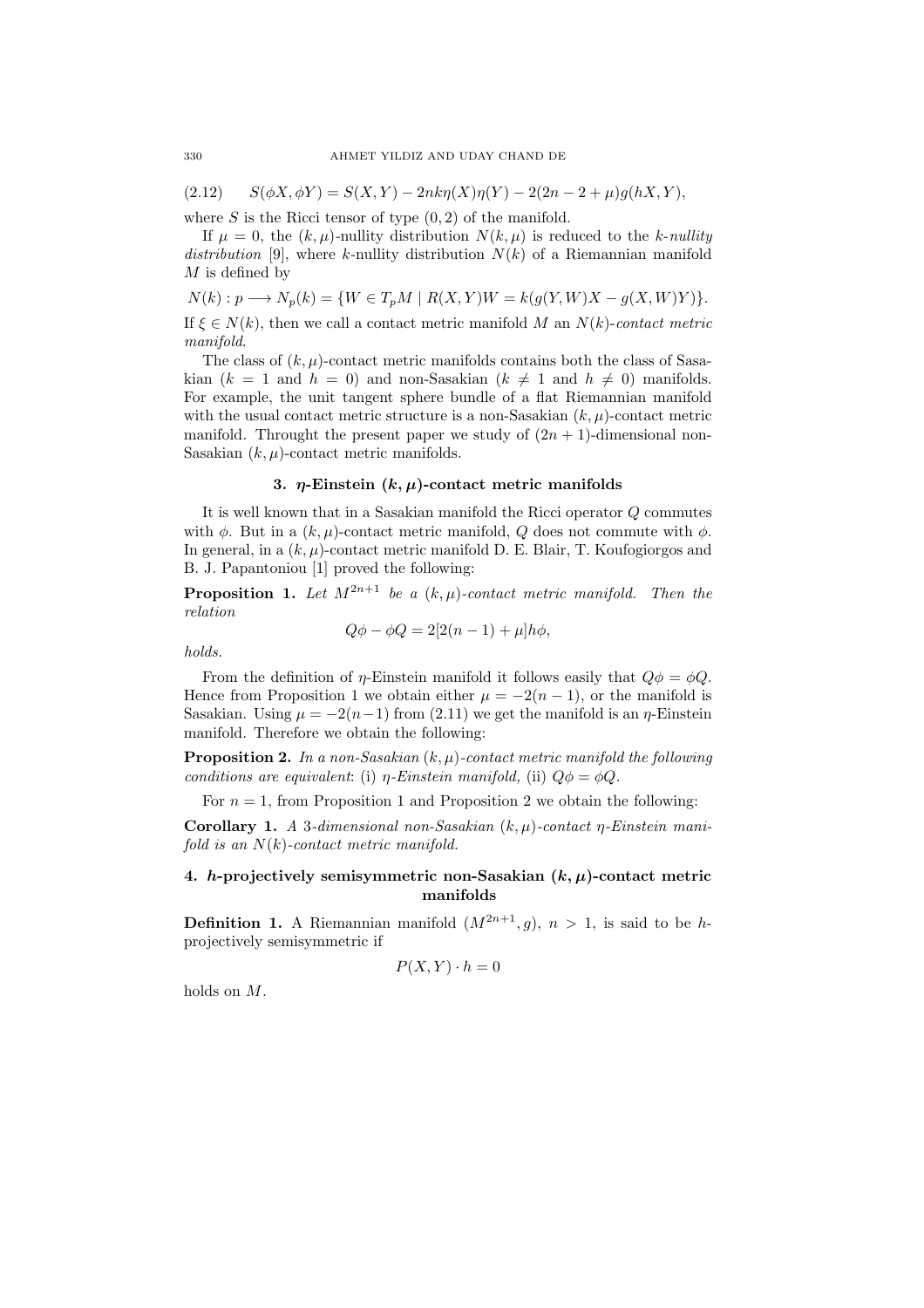Before we state our first result we need the following lemma which was proved in [1].

**Lemma 1** ([1]). *Let*  $M^{2n+1}(\phi, \xi, \eta, g)$  *be a contact metric manifold with*  $\xi$ *belonging to the* (*k, µ*)*-nullity distribution. Then for any vector fields X, Y, Z*

$$
R(X,Y)hZ - hR(X,Y)Z
$$
  
= {k[g(hY, Z)\eta(X) - g(hX, Z)\eta(Y)]  
+  $\mu(k-1)[g(X, Z)\eta(Y) - g(Y, Z)\eta(X)]$ } $\xi$   
(4.1) + k{g(Y, φZ)φhX - g(X, φZ)φhY + g(Z, φhY)φX - g(Z, φhX)φY  
+  $\eta(Z)[\eta(X)hY - \eta(Y)hX]$ }  
-  $\mu{\eta(Y)[(1 - k)\eta(Z)X + \mu\eta(X)hZ]}$   
-  $\eta(X)[(1 - k)\eta(Z)Y + \mu\eta(Y)hZ] + 2g(X, φY)φhZ}.$ 

**Theorem 1.** *Let*  $M^{2n+1}(\phi, \xi, \eta, g)$  *be a non-Sasakian*  $(k, \mu)$ *-contact metric manifold. If M is h-projectively semisymmetric, then M is an η-Einstein manifold.*

*Proof.* Let *M* be a  $(2n + 1)$ -dimensional *h*-projectively semisymmetric non-Sasakian  $(k, \mu)$ -contact metric manifold. The condition  $P(X, Y) \cdot h = 0$  turns into

(4.2) 
$$
(P(X, Y) \cdot h)Z = P(X, Y)hZ - hP(X, Y)Z = 0,
$$

for any vector fields  $X, Y, Z$ . Using  $(1.1)$  and  $(4.1)$  in  $(4.2)$ , we have (4.3)

$$
\{k[g(hY, Z)\eta(X) - g(hX, Z)\eta(Y)]+ \mu(k-1)[g(X, Z)\eta(Y) - g(Y, Z)\eta(X)]\}\xi+ k\{g(Y, \phi Z)\phi hX - g(X, \phi Z)\phi hY + g(Z, \phi hY)\phi X - g(Z, \phi hX)\phi Y+ \eta(Z)[\eta(X)hY - \eta(Y)hX]\} - \mu\{\eta(Y)[(1 - k)\eta(Z)X + \mu\eta(X)hZ] - \eta(X)[(1 - k)\eta(Z)Y + \mu\eta(Y)hZ] + 2g(X, \phi Y)\phi hZ\}+ \frac{1}{2n}[S(Y, Z)hX - S(X, Z)hY + S(X, hZ)Y - S(Y, hZ)X] = 0.
$$

Replacing *X* by  $hX$  and using symmetry property of  $h$ , we obtain from (4.3)

$$
- kg(hX, hZ)\eta(Y)\xi + \mu(k-1)g(hX, Z)\eta(Y)\xi + k\{g(Y, \phi Z)\phi h^2X - g(hX, \phi Z)\phi hY + g(Z, \phi hY)\phi hX - g(Z, \phi h^2X)\phi Y - \eta(Z)\eta(Y)h^2X + \mu(k-1)\eta(Y)\eta(Z)hX + 2g(hX, \phi Y)\phi hZ \} + \frac{1}{2n}[S(Y, Z)h^2X - S(hX, Z)hY + S(hX, hZ)Y - S(Y, hZ)hX] = 0.
$$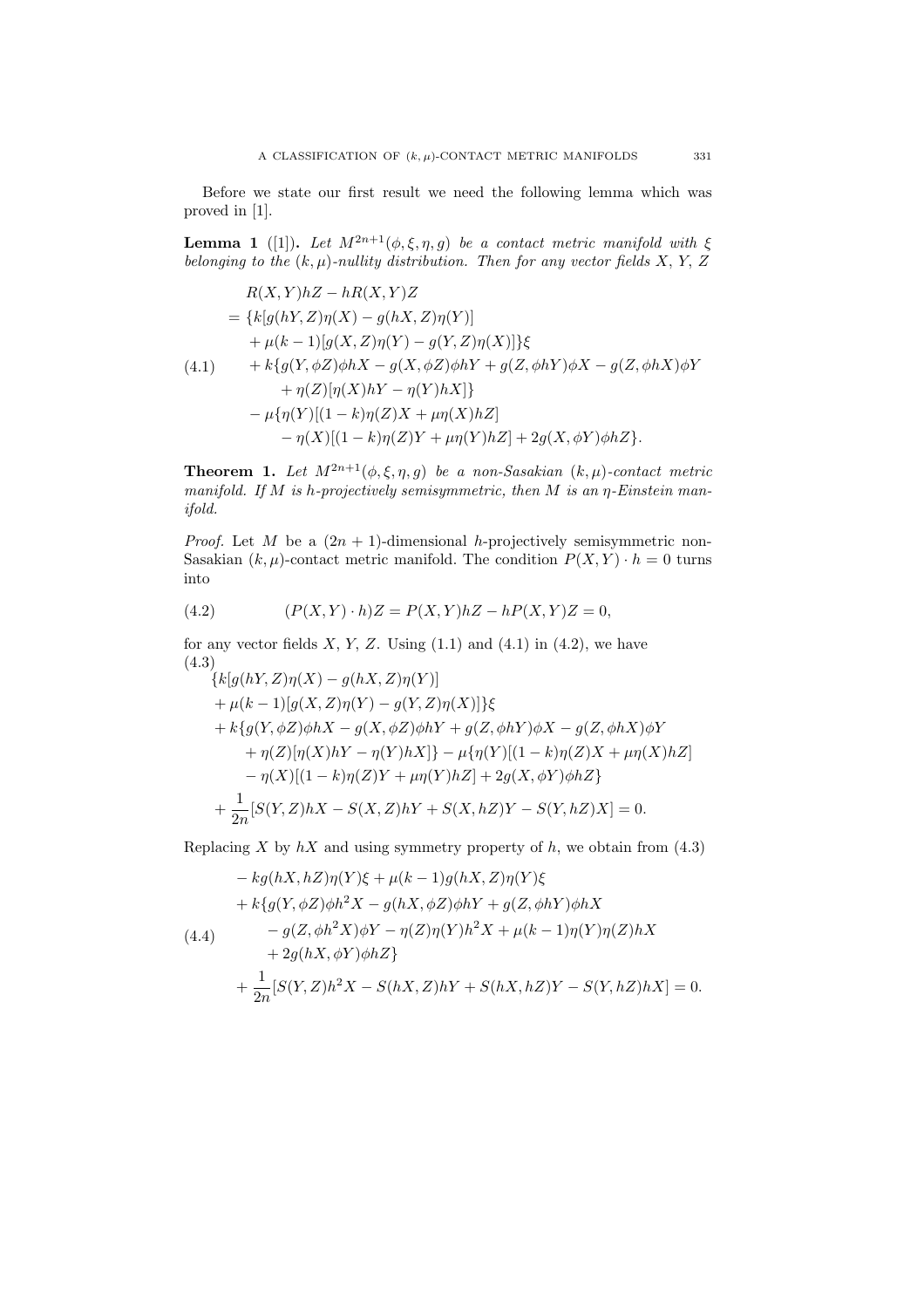Now using  $(2.8)$  and  $(2.11)$  in  $(4.4)$ , we get

$$
k\{g(Y, hZ)hX + (k-1)g(X, Z)Y - (k-1)\eta(X)\eta(Z)Y + (k-1)g(Y, Z)X - (k-1)g(Y, Z)\eta(X)\xi + g(hX, Z)hY \} + \mu(k-1)\{g(Y, hZ)\eta(X)\xi - g(Y, hZ)X + g(X, Z)hY - \eta(X)\eta(Z)hY + g(Y, hZ)hX + (k-1)g(X, Z)Y - (k-1)g(X, Z)\eta(Y)\xi - (k-1)\eta(X)\eta(Z)Y + (k-1)\eta(X)\eta(Y)\eta(Z)\xi \} + \frac{1}{2n}\{(k-1)S(Y, Z)\eta(X)\xi - (k-1)S(Y, Z)X - S(hX, Z)hY - S(Y, hZ)hX + S(hX, hZ)Y\} = 0.
$$

Taking the inner product with  $W$  in  $(4.5)$  and then using symmetry property of *h*, we get  $(4.6)$ 

$$
k\{g(Y,hZ)g(hX,W) + (k-1)g(X,Z)g(Y,W) - (k-1)g(Y,W)\eta(X)\eta(Z) + (k-1)g(Y,Z)g(X,W) - (k-1)g(Y,Z)\eta(X)\eta(W) + g(X,hZ)g(hY,W) \} + \mu(k-1)\{g(Y,hZ)\eta(X)\eta(W) - g(Y,hZ)g(X,W) + g(X,Z)g(hY,W) - g(hY,W)\eta(X)\eta(Z) + g(hY,Z)g(hX,W) + (k-1)g(X,Z)g(Y,W) - (k-1)g(X,Z)\eta(Y)\eta(W) - (k-1)g(Y,W)\eta(X)\eta(Z) + (k-1)\eta(X)\eta(Y)\eta(Z)\eta(W) \} + \frac{1}{2n}\{(k-1)S(Y,Z)\eta(X)\eta(W) - (k-1)S(Y,Z)g(X,W) - S(X,hZ)g(hY,W) - S(Y,hZ)g(hX,W) + S(hX,hZ)g(Y,W) \} = 0.
$$

Let  $\tilde{e}_i$ ,  $i = 1, \ldots, 2n + 1$ , be an orthonormal  $\phi$ -basis of vector fields in  $M^{2n+1}$ . If we put  $X = W = \tilde{e}_i$  in (4.6) and sum up with respect to *i*, then using (2.11), we obtain

(4.7)  
\n
$$
\begin{aligned}\n&\left[\frac{(2n-1)}{2n}(k-1)\right]S(Y,Z) \\
&= [(2n-1)(k-1)k + \mu(k-1)^2]g(Y,Z) \\
&+ \mu[2n(1-k)g(Y,hZ) - (k-1)^2\eta(Y)\eta(Z)].\n\end{aligned}
$$

Again using  $(2.11)$  in  $(4.7)$ , we obtain

(4.8) 
$$
S(Y,Z) = A_1 g(Y,Z) + B_1 \eta(Y) \eta(Z),
$$

where

$$
A_1=\frac{[2(n-1)+\mu][2nk(2n-1)+2n(k-1)\mu]+4n^2\mu[2(n-1)-n\mu]}{4n^2\mu+(2n-1)[2(n-1)+\mu]},
$$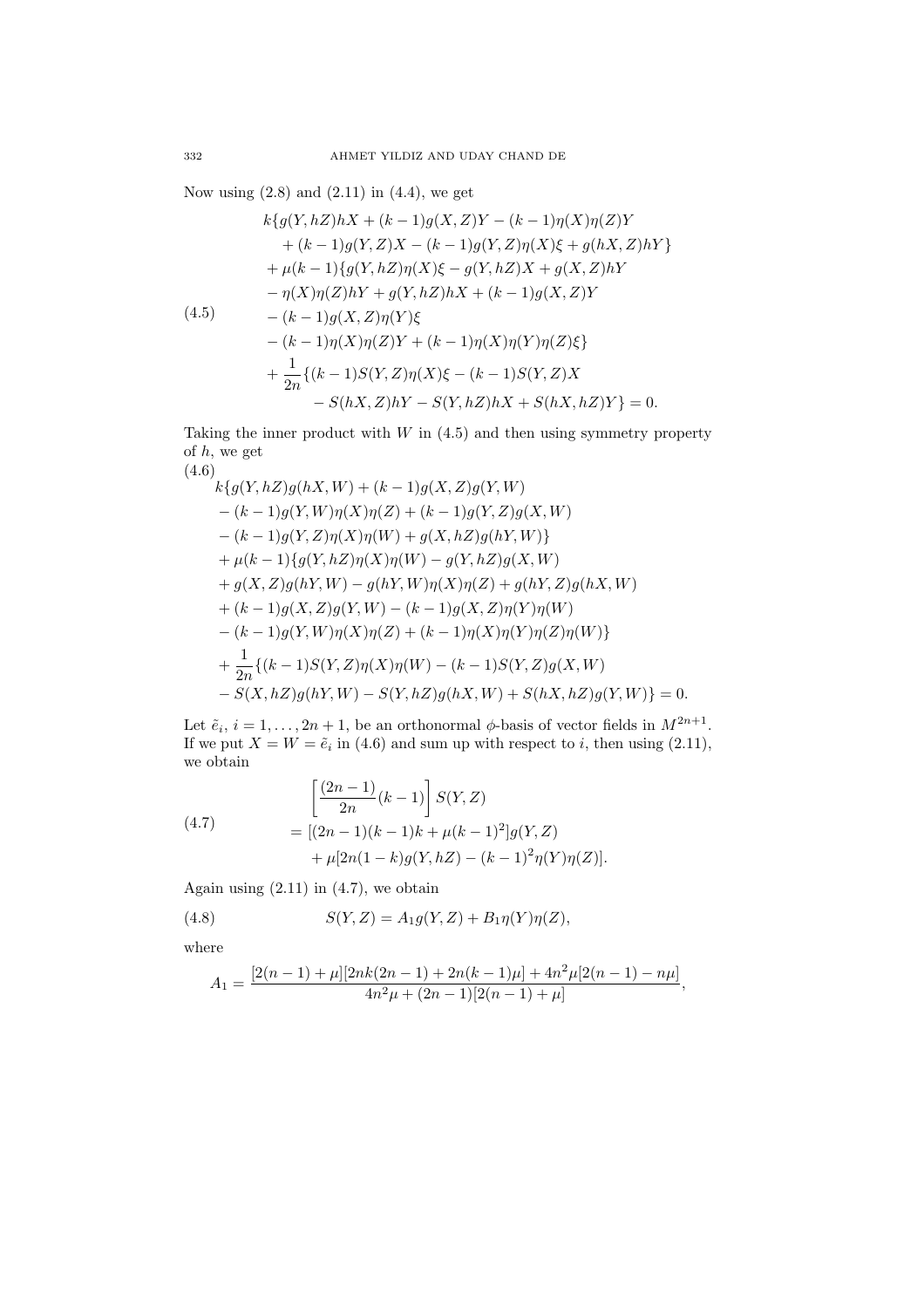and

$$
B_1 = \frac{4n^2\mu[2(1-n) + n(2k+\mu)] - 2n\mu(k-1)[2(n-1)+\mu]}{4n^2\mu + (2n-1)[2(n-1)+\mu]}
$$

Thus *M* is an *η*-Einstein manifold.  $\square$ 

Now from Corollary 1 we can state the following:

**Corollary 2.** *If a* 3*-dimensional non-Sasakian* (*k, µ*)*-contact metric manifold is h-projectively semisymmetric, then the manifold is an N*(*k*)*-contact metric manifold.*

### **5.**  $\phi$ -projectively semisymmetric non-Sasakian  $(k, \mu)$ -contact metric **manifolds**

**Definition 2.** A Riemannian manifold  $(M^{2n+1}, g)$ ,  $n > 1$ , is said to be  $\phi$ projectively semisymmetric if

$$
P(X,Y) \cdot \phi = 0
$$

holds on *M*.

Now we need the following:

**Lemma 2** ([1]). *Let*  $M^{2n+1}(\phi, \xi, \eta, g)$  *be a contact metric manifold with*  $\xi$ *belonging to the* (*k, µ*)*-nullity distribution. Then for any vector fields X, Y, Z*

$$
R(X,Y)\phi Z - \phi R(X,Y)Z
$$
  
= { $(1 - k)[g(\phi Y, Z)\eta(X) - g(\phi X, Z)\eta(Y)]$   
+  $(1 - \mu)[g(\phi hY, Z)\eta(X) - g(\phi hX, Z)\eta(Y)]$ } $\xi$   
(5.1)  $-g(Y + hY, Z)(\phi X + \phi hX) + g(X + hX, Z)(\phi Y + \phi hY)$   
 $- g(\phi Y + \phi hY, Z)(X + hX) + g(\phi X + \phi hX, Z)(Y + hY)$   
 $- \eta(Z)\{(1 - k)[\eta(X)\phi Y - \eta(Y)\phi X]$   
+  $(1 - \mu)[\eta(X)\phi hY - \eta(Y)\phi hX]\}.$ 

**Theorem 2.** *Let*  $M^{2n+1}(\phi, \xi, \eta, g)$  *be a non-Sasakian*  $(k, \mu)$ *-contact metric manifold. If M is ϕ-projectively semisymmetric, then M is an η-Einstein manifold.*

*Proof.* Let *M* be a  $(2n + 1)$ -dimensional  $\phi$ -projectively semisymmetric non-Sasakian  $(k, \mu)$ -contact metric manifold. The condition  $P(X, Y) \cdot \phi = 0$  turns into

(5.2) 
$$
(P(X,Y) \cdot \phi)Z = P(X,Y)\phi Z - \phi P(X,Y)Z = 0,
$$

for any vector fields  $X, Y, Z$ . Using  $(1.1)$  and  $(5.1)$  in  $(5.2)$ , we have

$$
\{(1-k)[g(\phi Y, Z)\eta(X) - g(\phi X, Z)\eta(Y)]+(1-\mu)[g(\phi hY, Z)\eta(X) - g(\phi hX, Z)\eta(Y)]\}\xi(5.3) -g(Y + hY, Z)(\phi X + \phi hX) + g(X + hX, Z)(\phi Y + \phi hY)
$$

*.*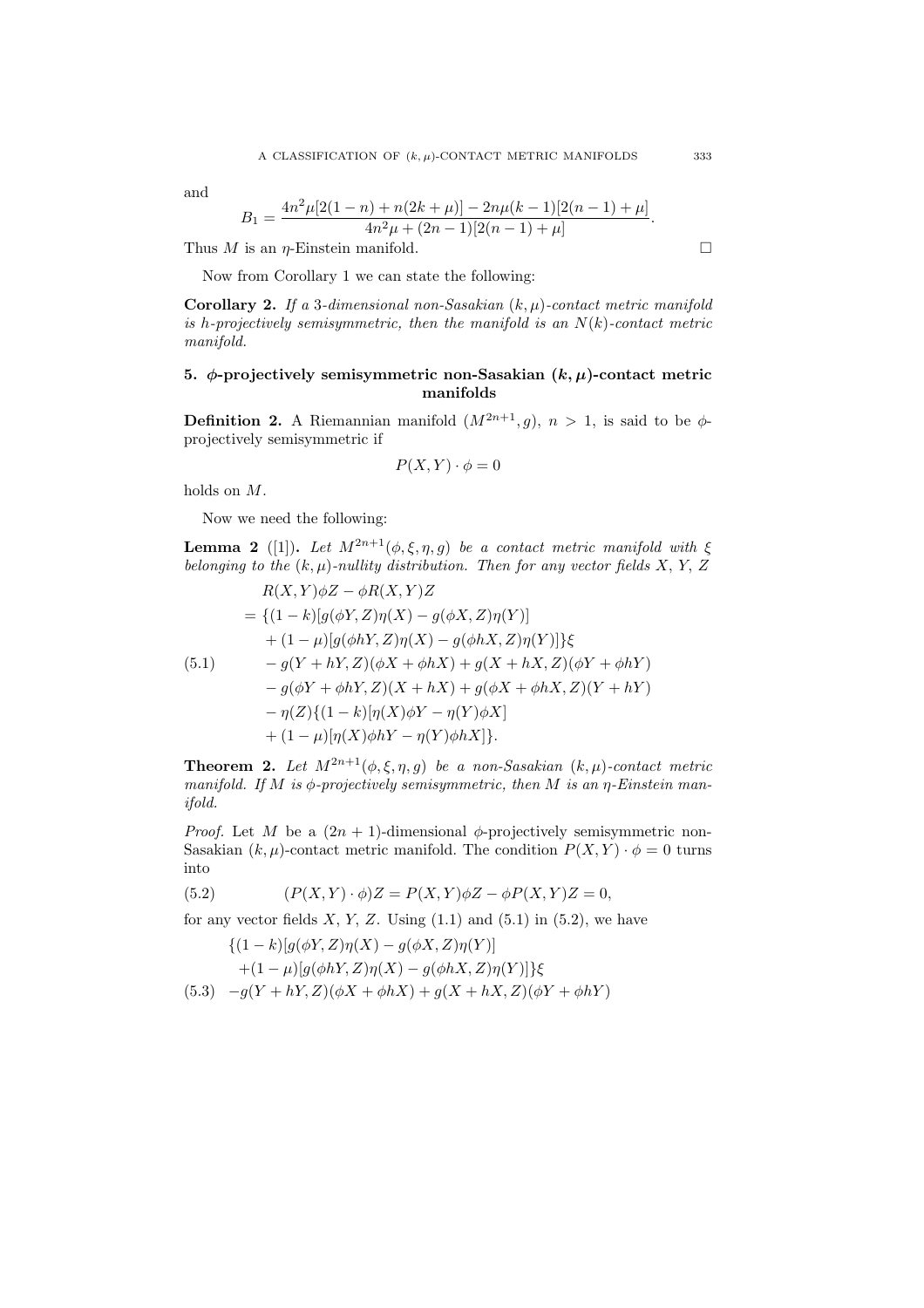$$
-g(\phi Y + \phi hY, Z)(X + hX) + g(\phi X + \phi hX, Z)(Y + hY)
$$
  

$$
-\eta(Z)\{(1 - k)[\eta(X)\phi Y - \eta(Y)\phi X] + (1 - \mu)[\eta(X)\phi hY - \eta(Y)\phi hX]\}
$$
  

$$
-\frac{1}{2n}[S(Y, \phi Z)X - S(X, \phi Z)Y + S(X, Z)\phi Y - S(Y, Z)\phi X] = 0.
$$

Replacing *X* by  $\phi X$ , we obtain from (5.3)

$$
(1 - k)[g(X, Z)\eta(Y)\xi - \eta(Y)\eta(Z)X] + (\mu - 1)[g(hX, Z)\eta(Y)\xi - \eta(Y)\eta(Z)hX] + g(Y, Z)X - g(Y, Z)\eta(X)\xi + g(hY, Z)X - g(hY, Z)\eta(X)\xi - g(Y, Z)hX - g(hY, Z)hX + g(\phi X, Z)\phi Y + g(\phi X, Z)\phi hY + g(h\phi X, Z)\phi Y + g(h\phi X, Z)\phi hY - g(\phi Y, Z)\phi X - g(\phi Y, Z)h\phi X - g(X, Z)Y + \eta(X)\eta(Z)Y - g(X, Z)hY + \eta(X)\eta(Z)hY + g(hX, Z)Y - g(hX, Z)hY - \frac{1}{2n}[S(Y, \phi Z)\phi X - S(\phi X, \phi Z)Y + S(\phi X, Z)\phi Y + S(Y, Z)X - S(Y, Z)\eta(X)\xi] = 0.
$$

Taking the inner product with  $W$  in  $(5.4)$  and then using symmetry property of *h*, we get

$$
(1 - k)[g(X, Z)\eta(Y)\eta(W) - g(X, W)\eta(Y)\eta(Z)] + (\mu - 1)[g(X, hZ)\eta(Y)\eta(W) - g(hX, W)\eta(Y)\eta(Z)]+ g(Y, Z)g(X, W) - g(Y, Z)\eta(X)\eta(W) + g(hY, Z)g(X, W)- g(hY, Z)\eta(X)\eta(W) - g(Y, Z)g(hX, W) - g(hY, Z)g(hX, W)(5.5) + g(\phi X, Z)g(\phi Y, W) + g(\phi X, Z)g(\phi hY, W) + g(\phi X, hZ)g(\phi Y, W)
$$

+
$$
g(\phi X, hZ)g(\phi hY, W) - g(\phi Y, Z)g(\phi X, W) - g(\phi Y, Z)g(\phi X, hW)
$$
  
\n $-g(X, Z)g(Y, W) + g(Y, W)\eta(X)\eta(Z) - g(X, Z)g(hY, W)$   
\n $+g(hY, W)\eta(X)\eta(Z) + g(X, hZ)g(Y, W) - g(X, hZ)g(hY, W)$   
\n $- \frac{1}{2n}[S(Y, \phi Z)g(\phi X, W) - S(\phi X, \phi Z)g(Y, W)$   
\n $+S(\phi X, Z)g(\phi Y, W) + S(Y, Z)g(X, W) - S(Y, Z)\eta(X)\eta(W)] = 0.$ 

Let  $\tilde{e}_i$ ,  $i = 1, \ldots, 2n + 1$ , be an orthonormal  $\phi$ -basis of vector fields in  $M^{2n+1}$ . If we put  $X = W = \tilde{e}_i$  in (5.5) and sum up with respect to *i*, then using (2.2),  $(2.8)$  and  $(2.12)$ , we obtain

(5.6) 
$$
\left[\frac{n-1}{n}\right] S(Y,Z) - [2(n+k) - 4]g(Y,Z) - \left[2n - 2 - \frac{2(n-1) + \mu}{n}\right] g(hY,Z) - [(2n-4)(k-1)]\eta(Y)\eta(Z) = 0.
$$

Now using  $(2.11)$  in  $(5.6)$ , we get

$$
S(Y, Z) = A_2 g(Y, Z) + B_2 \eta(Y) \eta(Z),
$$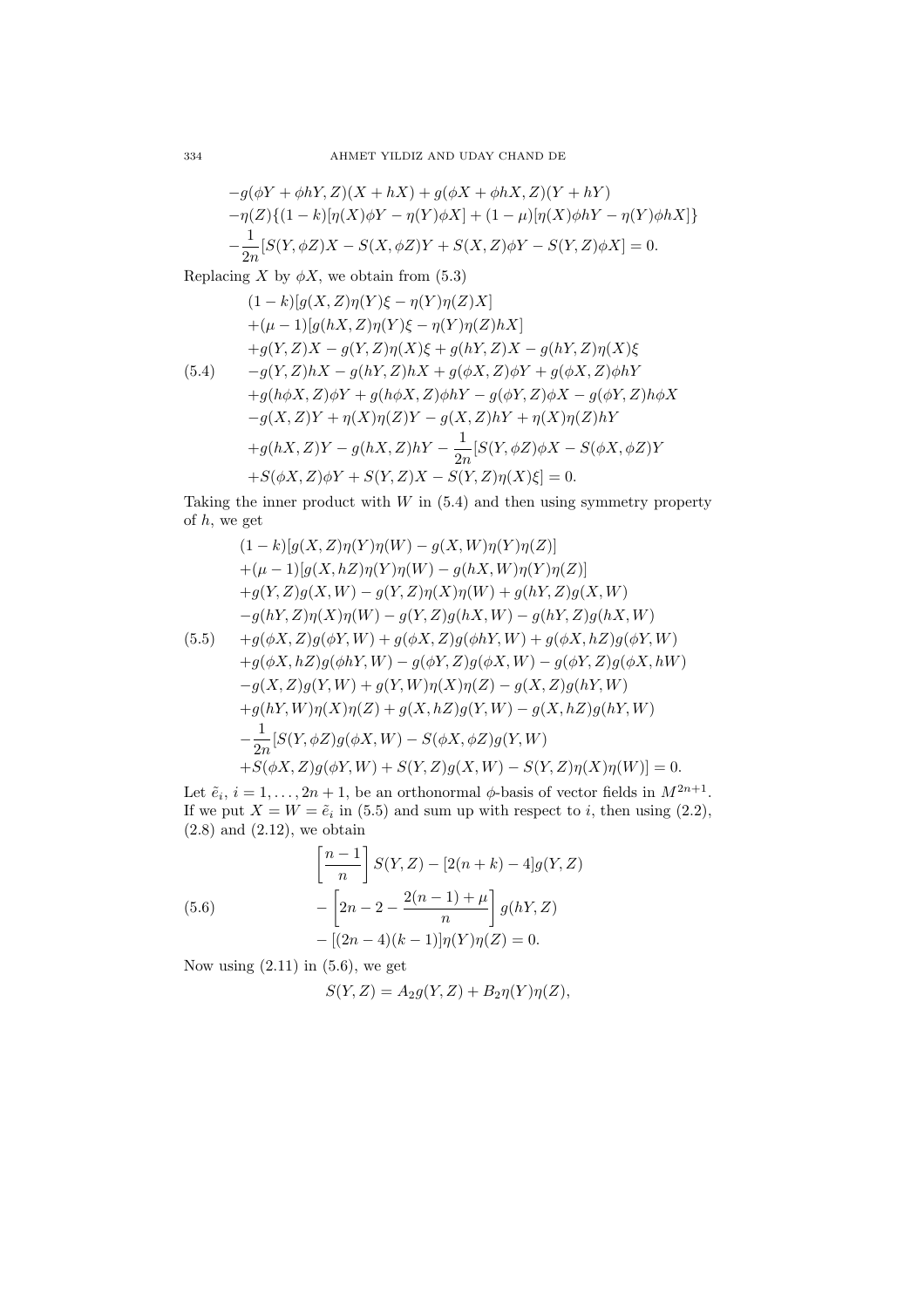where

$$
A_2 = \frac{[2n+2k-4][2(n-1)+\mu]n - [2(n-1)^2 - \mu][2(n-1) - n\mu]}{n\mu},
$$

and

$$
B_2=\frac{n(2n-4)(k-1)[2(n-1)+\mu]-[2(n-1)^2-\mu][2(1-n)+n(2k+\mu)]}{n\mu}.
$$

Hence *M* is an *η*-Einstein manifold.  $\square$ 

So from Corollary 1 we can give the following:

**Corollary 3.** *If a* 3*-dimensional non-Sasakian* (*k, µ*)*-contact metric manifold*  $i\in \Phi$ -projectively semisymmetric, then the manifold is an  $N(k)$ -contact metric *manifold.*

### **6.** *h*-Weyl semisymmetric non-Sasakian  $(k, \mu)$ -contact metric **manifolds**

**Definition 3.** A Riemannian manifold  $(M^{2n+1}, g)$ ,  $n > 1$ , is said to be *h*-Weyl semisymmetric if

$$
C(X,Y) \cdot h = 0
$$

holds on *M.*

**Theorem 3.** *Let*  $M^{2n+1}(\phi, \xi, \eta, g)$  *be a non-Sasakian*  $(k, \mu)$ *-contact metric manifold. If M is h-Weyl semisymmetric, then M is an η-Einstein manifold.*

*Proof.* Let *M* be a  $(2n + 1)$ -dimensional *h*-Weyl semisymmetric non-Sasakian  $(k, \mu)$ -contact metric manifold. The condition  $C(X, Y) \cdot h = 0$  turns into

(6.1) 
$$
(C(X,Y)\cdot h)Z = C(X,Y)hZ - hC(X,Y)Z = 0,
$$

for any vector fields  $X, Y, Z$ . Using  $(1.2)$  and  $(4.1)$  in  $(6.1)$ , we have

$$
\{k[g(hY, Z)\eta(X) - g(hX, Z)\eta(Y)]+\mu(k-1)[g(X, Z)\eta(Y) - g(Y, Z)\eta(X)]\}\xi+ k\{g(Y, \phi Z)\phi hX - g(X, \phi Z)\phi hY + g(Z, \phi hY)\phi X-g(Z, \phi hX)\phi Y + \eta(Z)[\eta(X)hY - \eta(Y)hX]\}
$$
  
(6.2)  $-\mu\{\eta(Y)[(1-k)\eta(Z)X + \mu\eta(X)hZ]$   
 $-\eta(X)[(1-k)\eta(Z)Y + \mu\eta(Y)hZ] + 2g(X, \phi Y)\phi hZ\}$   
 $-\frac{1}{2n-1}\{S(Y, hZ)X - S(X, hZ)Y + g(Y, hZ)QX - g(X, hZ)QY\}$   
 $+\frac{\tau}{2n(2n-1)}\{g(Y, hZ)X - g(X, hZ)Y - g(Y, Z)hX + g(X, Z)hY\} = 0.$ 

Replacing  $X$  by  $hX$ , taking the inner product with  $W$  and using symmetry property of *h*, we obtain from (6.2)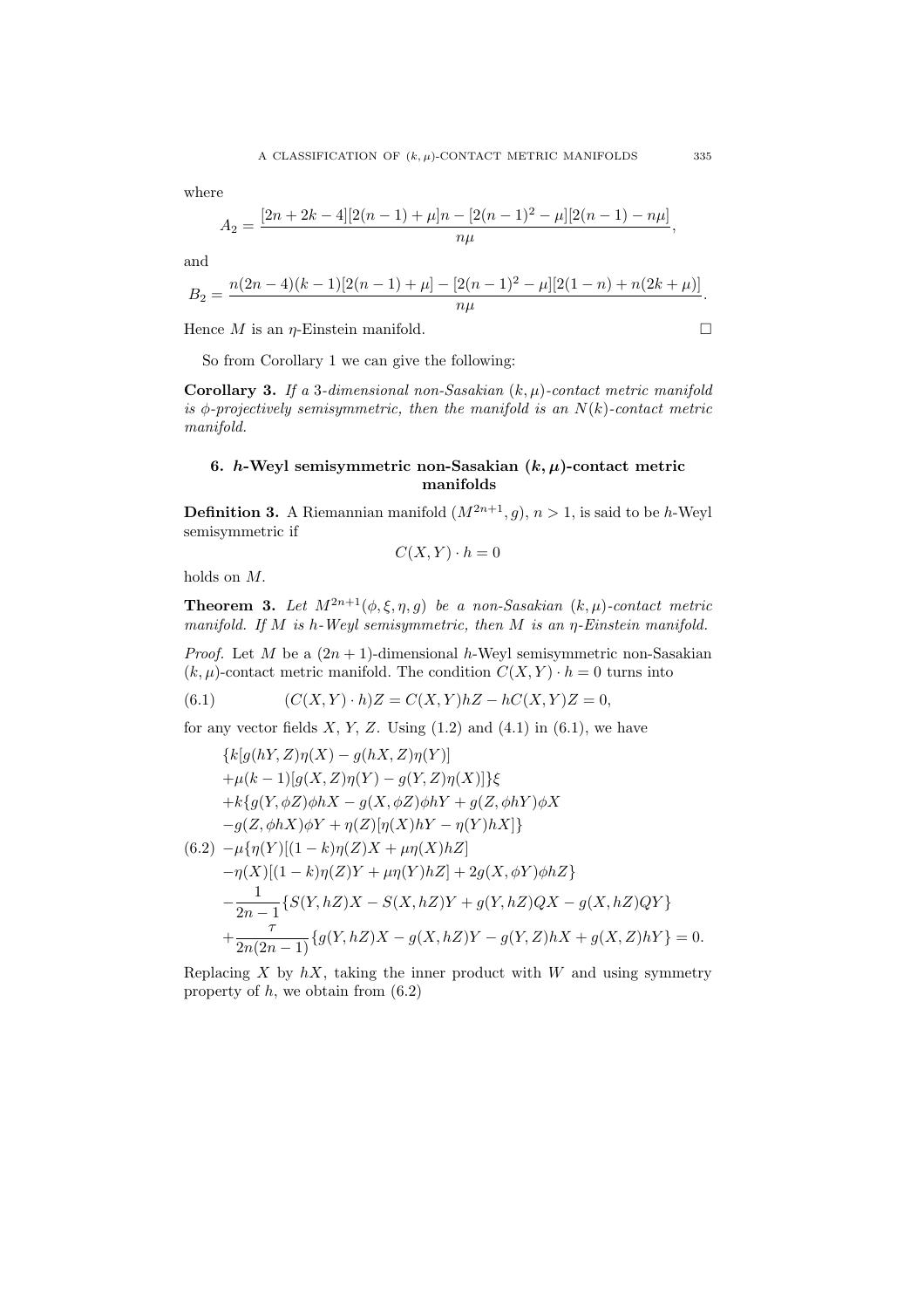$$
k(k-1){g(X, Z)\eta(Y)\eta(W) - \eta(X)\eta(Z)\eta(Y)\eta(W)}+ \mu(k-1)g(hX, Z)\eta(Y)\eta(W)k{g(hX, \phi Z)g(hY, \phi W) - (k-1)g(X, \phi W)g(Z, \phi Y)+g(hY, \phi Z)g(hX, \phi W) - (k-1)g(X, \phi Z)g(\phi Y, W)+(k-1)g(X, W)\eta(Y)\eta(Z) - (k-1)\eta(X)\eta(Z)\eta(Y)\eta(W)(6.3) + \mu(k-1)g(hX, W)\eta(Y)\eta(Z) + 2\mu g(hX, \phi Y)g(hZ, \phi W)-\frac{1}{2n-1}{S(Y, hZ)g(hX, W) - S(hX, hZ)g(Y, W) + S(hX, W)g(hY, Z)+(k-1)g(X, Z)S(Y, W) - (k-1)S(Y, W)\eta(X)\eta(Z)+(k-1)S(Y, Z)g(X, W) + (k-1)S(Y, Z)\eta(X)\eta(W)+S(hX, Z)g(hY, W) - S(hX, hW)g(Y, Z) + S(Y, hW)g(X, hZ)+\frac{7}{2n(2n-1)}{g(Y, hZ)g(hX, W) + (k-1)g(X, Z)g(Y, W)-(k-1)g(Y, W)\eta(X)\eta(Z) + (k-1)g(X, W)g(Y, Z)-(k-1)g(YZ)\eta(X)\eta(W) + g(hX, Z)g(hY, W) = 0.
$$

Now taking  $Y = W = \xi$  in (6.3), we get

$$
S(hX, hZ) = \left[\frac{4n^2k - 2nk(2n - 1) - \tau}{2n(2n - 1)}\right](k - 1)g(X, Z)
$$
  
(6.4)
$$
- (2n - 1)\mu(k - 1)g(hX, Z)
$$

$$
+ \left[\frac{2nk(2n - 1) - 4n^2k + \tau}{2n(2n - 1)}\right](k - 1)\eta(X)\eta(Z).
$$

Again replacing  $X$  by  $hX$  and  $Z$  by  $hZ$  in (6.4) and using (2.1) and (2.8), we have

(6.5)  

$$
S(X, Z) = -\left[\frac{4n^2k - 2nk(2n - 1) - \tau}{2n(2n - 1)}\right]g(X, Z) - (2n - 1)\mu g(hX, Z) + \left[\frac{4n^2k - 2nk(2n - 1) - \tau}{2n(2n - 1)} + 2nk\right]\eta(X)\eta(Z).
$$

Now using  $(2.11)$  in  $(6.5)$ , we get

$$
S(X,Z) = \tilde{A}_1 g(X,Z) + \tilde{B}_1 \eta(X)\eta(Z),
$$

where

$$
\tilde{A}_1 = \frac{[2(n-1)+\mu](\tau-2nk) + (2n-1)\mu[2(n-1)-n\mu]}{2(n-1+n\mu)},
$$

and

$$
\tilde{B}_1=\frac{[2(n-1)+\mu](4nk-\tau)+(2n-1)\mu[2(1-n)+n(2k+\mu)]}{2(n-1+n\mu)}.
$$

So  $M$  is an  $\eta$ -Einstein manifold.  $\square$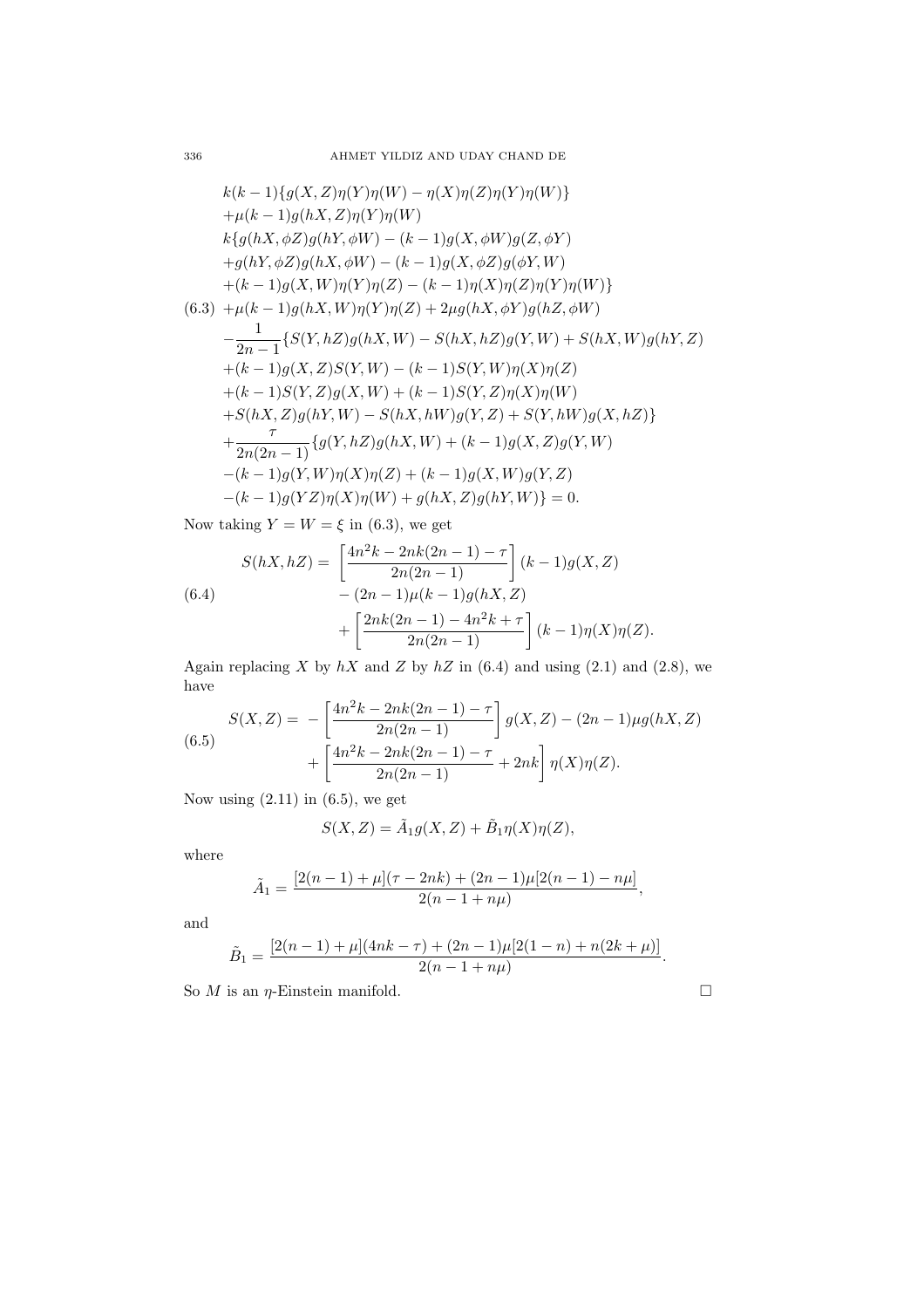Thus from Corollary 1 we have the following:

**Corollary 4.** *If a* 3*-dimensional non-Sasakian* (*k, µ*)*-contact metric manifold is h-Weyl semisymmetric, then the manifold is an N*(*k*)*-contact metric manifold.*

## **7.** *ϕ***-Weyl semisymmetric non-Sasakian (***k, µ***)-contact metric manifolds**

**Definition 4.** A Riemannian manifold  $(M^{2n+1}, g)$ ,  $n > 1$ , is said to be  $\phi$ -Weyl semisymmetric if

$$
C(X,Y) \cdot \phi = 0
$$

holds on *M*.

**Theorem 4.** *Let*  $M^{2n+1}(\phi, \xi, \eta, g)$  *be a non-Sasakian*  $(k, \mu)$ *-contact metric manifols. If M is ϕ-Weyl semisymmetric, then M is an η-Einstein manifold.*

*Proof.* Let *M* be a  $(2n + 1)$ -dimensional  $\phi$ -Weyl semisymmetric non-Sasakian  $(k, \mu)$ -contact metric manifold. The condition  $C(X, Y) \cdot \phi = 0$  turns into

(7.1) 
$$
(C(X,Y)\cdot\phi)Z = C(X,Y)\phi Z - \phi C(X,Y)Z = 0,
$$

for any vector fields  $X, Y, Z$ . Using  $(1.2)$  and  $(5.1)$  in  $(7.1)$ , we have

$$
(1 - k)[g(\phi Y, Z)\eta(X)\xi - g(\phi X, Z)\eta(Y)\xi]
$$
  
+ (1 - \mu)[g(\phi hY, Z)\eta(X)\xi - g(\phi hX, Z)\eta(Y)\xi]  
-g(Y + hY, Z)(\phi X + \phi hX) + g(X + hX, Z)(\phi Y + \phi hY)  
(7.2) - g(\phi Y + \phi hY, Z)(X + hX) + g(\phi X + \phi hX, Z)(Y + hY)  
- \eta(Z)\{(1 - k)[\eta(X)\phi Y - \eta(Y)\phi X] + (1 - \mu)[\eta(X)\phi hY - \eta(Y)\phi hX]\}  
- \frac{1}{2n - 1}[S(Y, \phi Z)X - S(X, \phi Z)Y + g(Y, \phi Z)QX - g(X, \phi Z)QX  
-S(Y, Z)\phi X + S(X, Z)\phi Y - g(Y, Z)\phi QX + g(X, Z)\phi QX]  
+ \frac{\tau}{2n(2n - 1)}[g(Y, \phi Z)X - g(X, \phi Z)Y - g(Y, Z)\phi X + g(X, Z)\phi X] = 0.

Replacing *X* by  $\phi X$ , taking the inner product with *W* and using (2.1) and symmetry property of *h*, we obtain from (7.2)

$$
(k-1)[-g(X, Z)\eta(Y)\eta(W) + \eta(X)\eta(Z)\eta(Y)\eta(W)]
$$
  
+ (\mu - 1)g(hX, Z)\eta(Y)\eta(W) + g(Y, Z)g(X, W) - g(Y, Z)\eta(X)\eta(W)  
-g(Y, Z)g(hX, W) + g(hY, Z)g(X, W) - g(hY, Z)\eta(X)\eta(W)  
-g(hY, Z)g(hX, W) - g(X, \phi Z)g(\phi Y, W) - g(X, \phi Z)g(\phi hY, W)  
(7.3) + g(X, h\phi Z)g(\phi Y, W) + g(X, h\phi Z)g(\phi hY, W) - g(\phi Y, Z)g(\phi X, W)  
-g(\phi Y, Z)g(\phi X, hW) - g(\phi hY, Z)g(\phi X, W) + g(hY, \phi Z)g(\phi X, hW)  
-g(X, Z)g(Y, W) + g(Y, W)\eta(X)\eta(Z) - g(X, Z)g(hY, W)  
+g(hY, W)\eta(X)\eta(Z) + g(hX, Z)g(Y, W) + g(hX, Z)g(hY, W)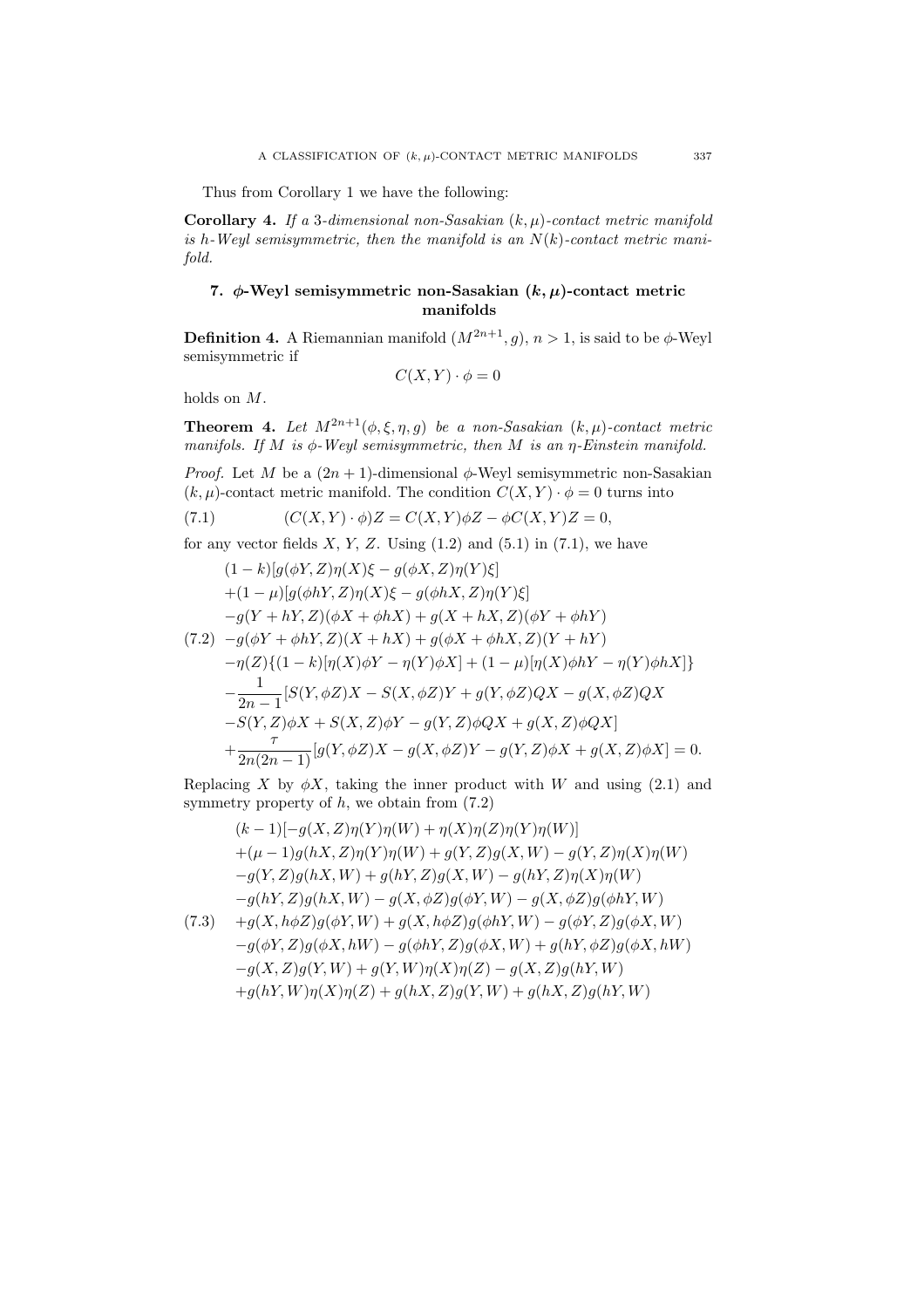+
$$
(k-1)g(X, W)\eta(Y)\eta(Z) + (k-1)\eta(X)\eta(Z)\eta(Y)\eta(W)
$$
  
+ $(\mu - 1)g(hX, W)\eta(Y)\eta(Z) - \frac{1}{2n-1}[S(Y, \phi Z)g(\phi X, W) - S(\phi X, \phi Z)g(Y, W) + S(\phi X, W)g(Y, \phi Z) - S(Y, W)g(X, Z)   
+S(Y, W)\eta(X)\eta(Z) + S(Y, Z)g(X, W) - S(Y, Z)\eta(X)\eta(W)   
+S(\phi X, Z)g(\phi Y, W) - S(\phi X, \phi W)g(Y, Z) + g(X, Z)S(Y, \phi W)   
+ \frac{\tau}{2n(2n-1)}[g(Y, \phi Z)g(\phi X, W) - g(X, Z)g(Y, W)   
+g(Y, W)\eta(X)\eta(Z) + g(X, W)g(Y, Z) - g(Y, Z)\eta(X)\eta(W)   
-g(X, \phi Z)g(\phi Y, W)] = 0.$ 

Replacing *Y* and *W* by  $\xi$  in (7.3), we obtain (7.4)  $S(X, Z) = \frac{7}{2}$ 

$$
S(X, Z) = \left[\frac{\tau}{2n} - k\right]g(X, Z) + \left[6n - 4 + \mu\right]g(hX, Z) + \left[2nk - \frac{\tau}{2n} + k\right]\eta(X)\eta(Z).
$$
  
Now, using (2.11) in (7.4), we get

Now using  $(2.11)$  in  $(7.4)$ , we get

$$
S(X, Z) = \tilde{A}_2 g(X, Z) + \tilde{B}_2 \eta(X) \eta(Z),
$$

where

$$
\tilde{A}_2 = \frac{[2(n-1)+\mu](\tau - 2nk) - 2n(6n - 4 + \mu)[2(n-1) - n\mu]}{4n(1-2n)},
$$

and

$$
\tilde{B}_2=\frac{[2(n-1)+\mu](2n(2n+1)k-\tau)-2n(6n-4+\mu)[2(1-n)+n(2k+\mu)]}{4n(1-2n)}.
$$

Thus *M* is an *η*-Einstein manifold.  $\square$ 

Hence from Corollary 1 we get the following:

**Corollary 5.** *If a* 3*-dimensional non-Sasakian* (*k, µ*)*-contact metric manifold* is  $\phi$ -Weyl semisymmetric, then the manifold is an  $N(k)$ -contact metric mani*fold.*

#### **References**

- [1] D. E. Blair, T. Koufogiorgos, and B. J. Papantoniou, *Contact metric manifolds satisfying a nullity condition*, Israel J. Math. **91** (1995), no. 1-3, 189–214.
- [2] E. Boeckx, *A full classification of contact metric* (*k, µ*)*-spaces*, Illinois J. Math. **44** (2000), no. 1, 212–219.
- [3] E. Boeckx, P. Buecken, and L. Vanhecke, *ϕ-symmetric contact metric spaces*, Glasg. Math. J. **41** (1999), no. 3, 409–416.
- [4] U. C. De, A. A. Shaikh, and S. Biswas, *On* Φ*-recurrent Sasakian manifolds*, Novi Sad J. Math. **33** (2003), no. 2, 43–48.
- [5] O. Kowalski, *An explicit classification of 3-dimensional Riemannian spaces satisfying*  $R(X, Y) \cdot R = 0$ , Czechoslovak Math. J. 46(121) (1996), no. 3, 427–474.
- [6] B. J. Papantoniou, *Contact Riemannian manifolds satifying*  $R(\xi, X) \cdot R = 0$  and  $\xi \in$ (*k, µ*)*-nullity distribution*, Yokohama Math. J. **40** (1993), no. 2, 149–161.